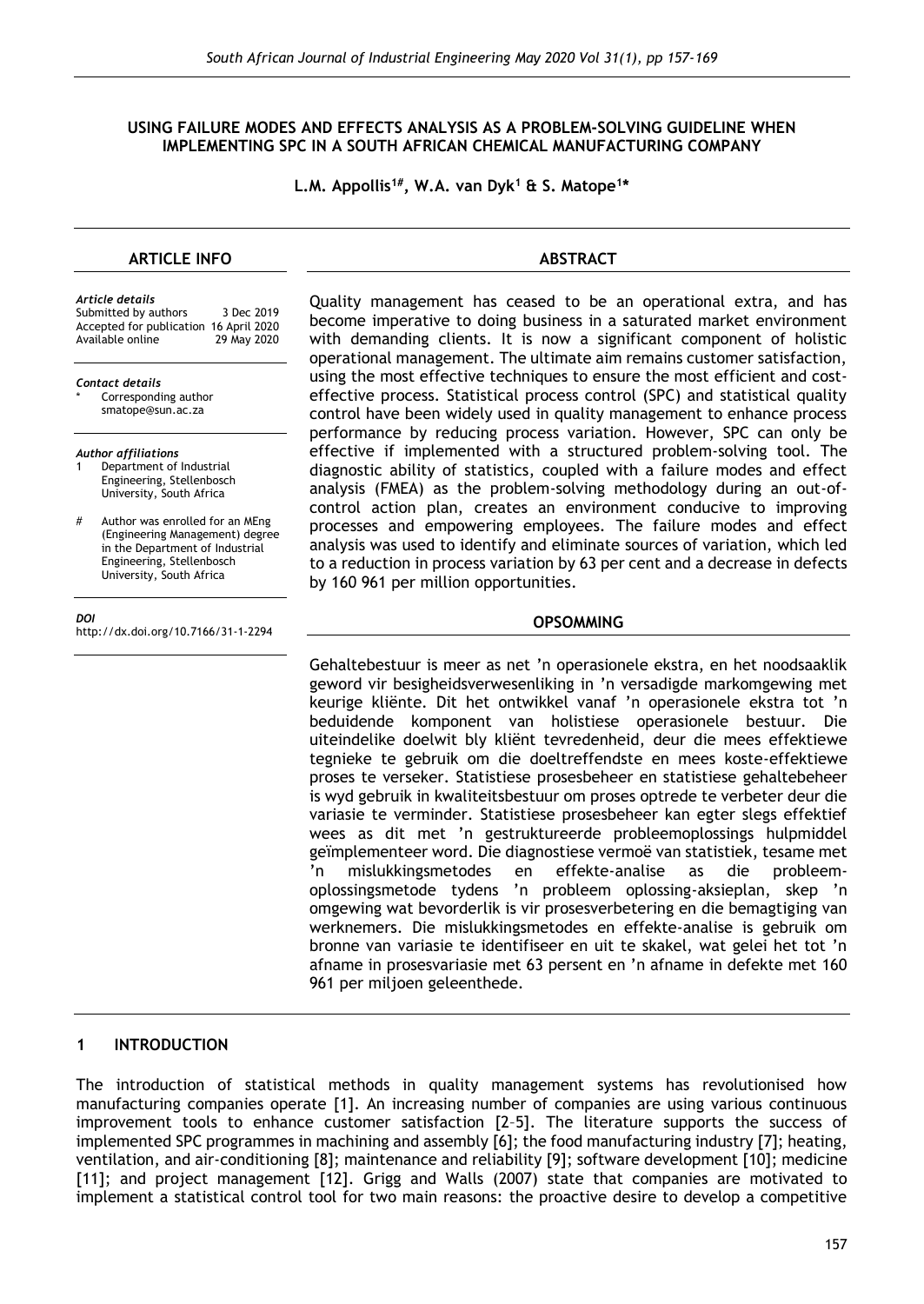edge and to realise specific operational benefits. These benefits are driven by a reduction in variation that might increase efficiency, improve quality, and also reduce operational costs [3].

The primary benefit of statistical process control (SPC) is establishing the ability to identify and remove assignable cause variation, thus ensuring the consistent manufacturing of compliant products [14]. SPC requires a specific and logical thought process for its effective implementation. Antony and Taner (2003) argue that employing the incorrect methodology when implementing an SPC programme largely contributes to the lack of SPC success in companies. Therefore it is essential to employ the correct methods when implementing SPC. This increases the potential value of implementing SPC. The correct methods, as proven by the literature, involve a well-articulated problem-solving methodology.

This paper investigates the application of failure modes and effects analysis (FMEA) in a South African chemical manufacturing company as the baseline for the problem-solving methodology when implementing SPC. The FMEA highlights the potential failures of a process, thus identifying potential deviations from process requirements [16] and so assisting the operations team during troubleshooting.

Problem-solving is executed using an out-of-control action plan (OCAP). The OCAP is a set of pre-established actions that provide operators with the diagnostic capability to determine the cause of assignable cause variation (the out-of-control point) and to identify the necessary steps and actions to address and nullify the root cause [17]. The FMEA forms part of the OCAP.

The OCAP was mentioned in a small percentage of the reviewed published literature; however, the reader was given little or no detail on how to proceed when an out-of-control point occurs. The bulk of the implementation frameworks lacked any problem-solving methodology; therefore this paper will attempt to close this gap by providing a structured approach to dealing with out-of-control points by complementing the SPC programme with the FMEA.

## **2 BACKGROUND INFORMATION**

This section elaborates on concepts that are relevant to the research study.

## **2.1 Statistical process control**

A fundamental trait of our everyday environment is that no subsequent event is precisely repeatable [18]. Despite the best efforts of manufacturing entities, the probability is low that two consecutive batches of material will have exactly the same characteristics [19,20]. Variation is inherent to processes, as a combination of people, materials, methods, machines, and the environment contribute to a natural variation around a process mean [3,8,18,21,22]. This variability can only be expressed using statistical terms.

SPC is a set of statistical problem-solving tools with the aim of achieving and maintaining process stability and improving process capability by minimising variability [20,23,24]. Statistics provides a platform to evaluate the performance of a process by establishing an associated measure of goodness of a dataset and translating this into process performance [25].

## **2.2 Variation**

The cause of variation can be classified as either common cause variation or assignable cause variation [8,13,18,20,26,27]. Using control charts, the cause of variation can be isolated by identifying characteristic patterns [28].

**Common cause variation** — This entails natural fluctuation around the process mean indicating inherent and stable variation. No process adjustment is required for this natural variation [18]. As this is the natural state of the process, this variation can be reduced by installing a fundamental process change [29]. Operators trained in SPC can distinguish between common and assignable causes to prohibit unnecessary process adjustments, as these may have a severely negative effect on process performance and product quality [13].

**Assignable cause variation** — This variation is out of the ordinary, and requires problem-solving tools in order to identify the source of the variation [13]. This variation contains outliers or specific trends in the dataset that are the root of unstable variation. Assignable cause variations display unusual trends, and thus 'unusual root causes' must be sought for this type of variation [18,22,30]. Once the source has been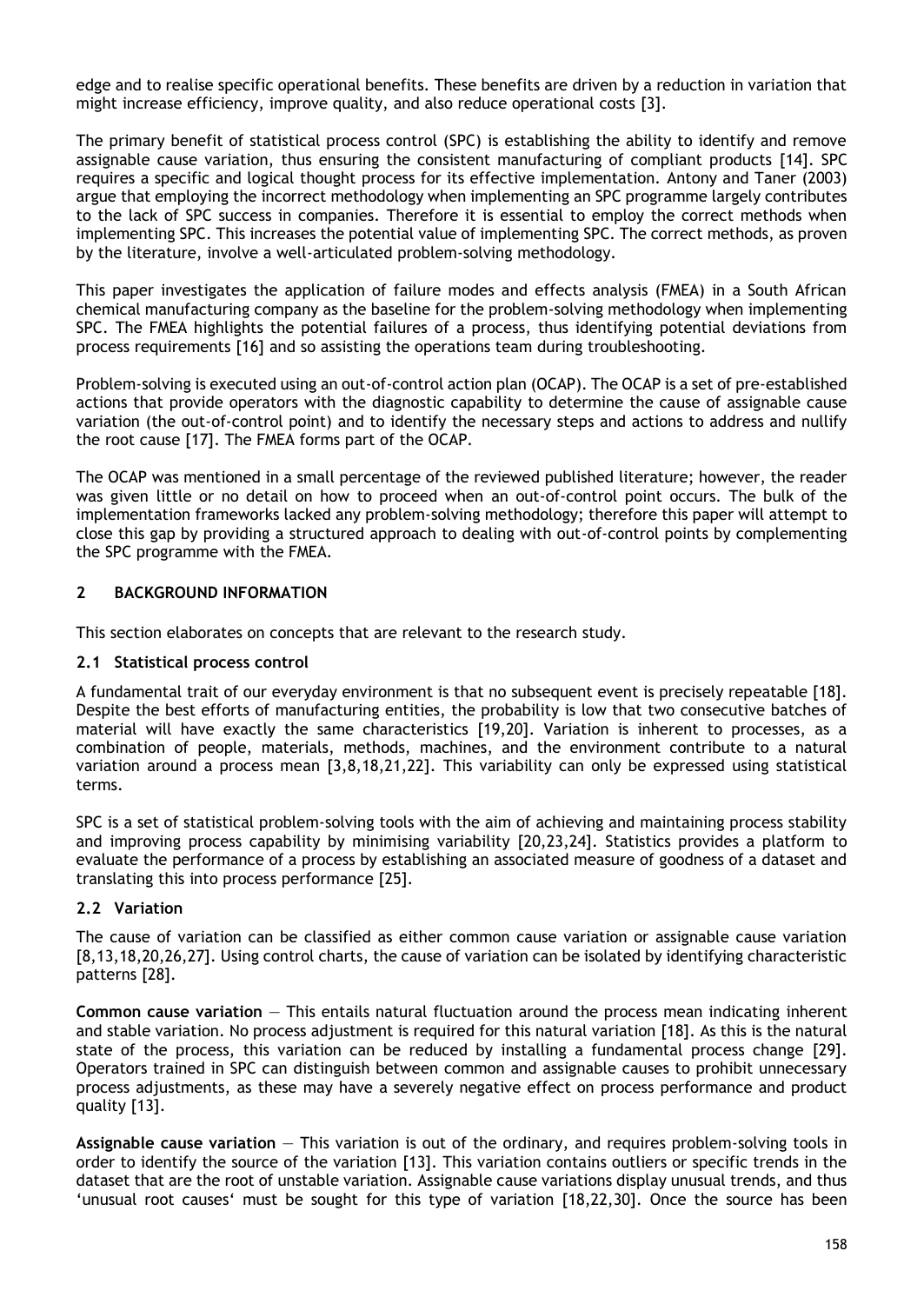identified, an input variable or a possible process parameter can be adjusted to regulate the variation and return the process to its natural state [29].

Although feedback control loops are built into logic control systems to regulate process parameters, these control systems cannot distinguish between common and assignable cause variation, and will compensate for the latter by overadjusting a process parameter to ensure that the process stays within the specification limits [24,31]. However, the source of the variation will not be removed, and it is still up to human intervention to restore the process to its natural state.

The effective implementation of SPC requires the effective use of control charts, which may only be beneficial to an organisation if it knows how to react when assignable cause variation is detected [17]. This knowledge can be documented as the FMEA.

#### <span id="page-2-1"></span>**2.3 Out-of-control action plan**

An out-of-control action plan is established by a cross-functional team to aid in rapid problem-solving once assignable cause variation has been identified [32]. The corrective actions are put in place by the SPC team to counteract the effects caused by the assignable cause variation. The team evaluates all the possible failures and their causes. This is documented as an easily readable document by the operators and owners of the SPC programme. [Figure 1](#page-2-0) illustrates the general SPC cycle when measuring and monitoring a characteristic, also illustrating the role of the OCAP in the cycle.



**Figure 1: General SPC cycle [33]**

<span id="page-2-0"></span>Out-of-control points trigger the out-of-control action plan. These points alert the operator or SPC system to assignable cause variation.

The criteria listed on the next page trigger the operator when assignable cause variation occurs, and raise operator awareness about natural process variation [15,26,34]. [Figure 2](#page-3-0) illustrates the zones mentioned in the section below in order to gain a better understanding of how to interpret Shewart control charts.

- 1. One or more points outside of the control limits.
- 2. Two or three consecutive points outside the two-sigma warning limits, but still inside the control limits.
- 3. Four or five consecutive points beyond the one-sigma limits.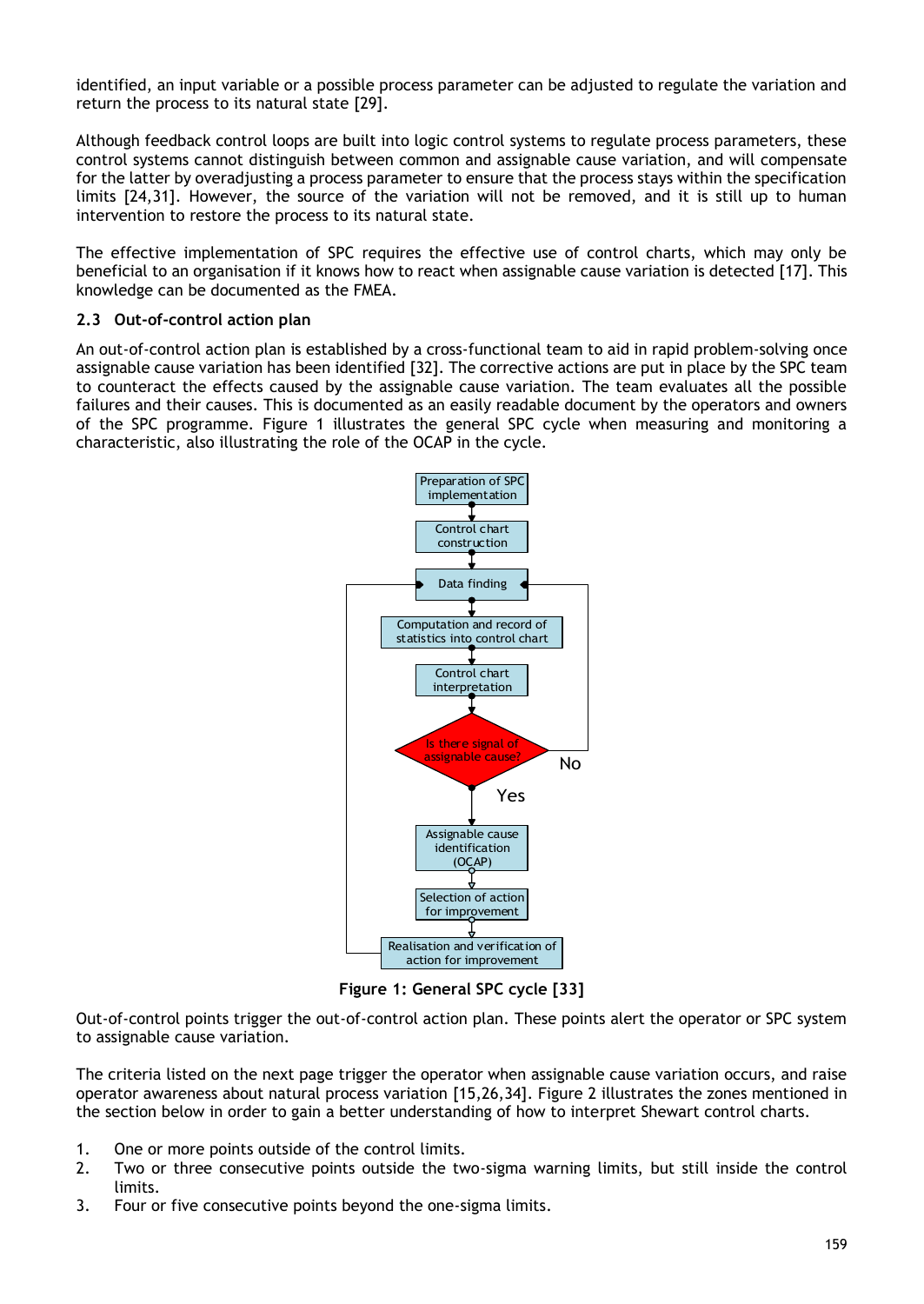- 4. A run of eight consecutive points on one side of the centre line.
- 5. Six points in a row steadily increasing or decreasing.
- 6. Fifteen points in a row in zone C (both above and below the centre line).
- 7. Fourteen points in a row alternating up and down.
- 8. Eight points in a row on both sides of the centre line with none in zone C.
- 9. An unusual or non-random pattern in the data.
- 10. One or more points near a warning or control limit.



**Figure 2: Zone identification for the implementation of SPC**

<span id="page-3-0"></span>Failure modes and effects analysis (FMEA) is a tool used to document and anticipate process failure by defining the potential failure modes of a process and proposing corrective actions. So it is particularly relevant when out-of-control points occur.

## **2.4 Failure modes and effects analysis**

Failure modes and effects analysis (FMEA) and failure modes, effects and criticality analysis (FMECA) are procedures used and established by the USA Department of Defense [35] to:

*… systematically evaluate and document, by item failure mode analysis, the potential impact of each functional hardware failure on mission success, personnel and system safety, system performance, maintainability, and maintenance requirement.*

Pyzdek and Keller (2010) describe the FMEA as an outline that details all possible failures, the severity of the failure on the system (see [Table](#page-8-0)  $4 - 'Sev'$ ), the likelihood (see [Table](#page-8-0)  $4 - 'Occ'$ ) that the failure might occur, and the probability that the failure might go undetected (see [Table](#page-8-0)  $4 - 'Det'$ ). The product of these components generates the risk priority number (see [Table](#page-8-0)  $4 - 4$ RPN'), as illustrated below. The RPN highlights the level of risk, which the potential failure mode holds for the system by evaluating the severity, occurrence (likelihood), and probability of the possible causes using a relative scale of 1-10 for each index. Greater potential risk is associated with a higher RPN.

#### **Equation 1: Calculation of risk priority number [37]**

 $RPN =$  Sev  $\times$  Occ  $\times$  Det

## *2.4.1 Severity and classification*

The severity ranks the impact of the failure mode on the process equipment, environment, and operator. [Table 1](#page-4-0) details the severity and the associated ranking when evaluating the effects of the process failures.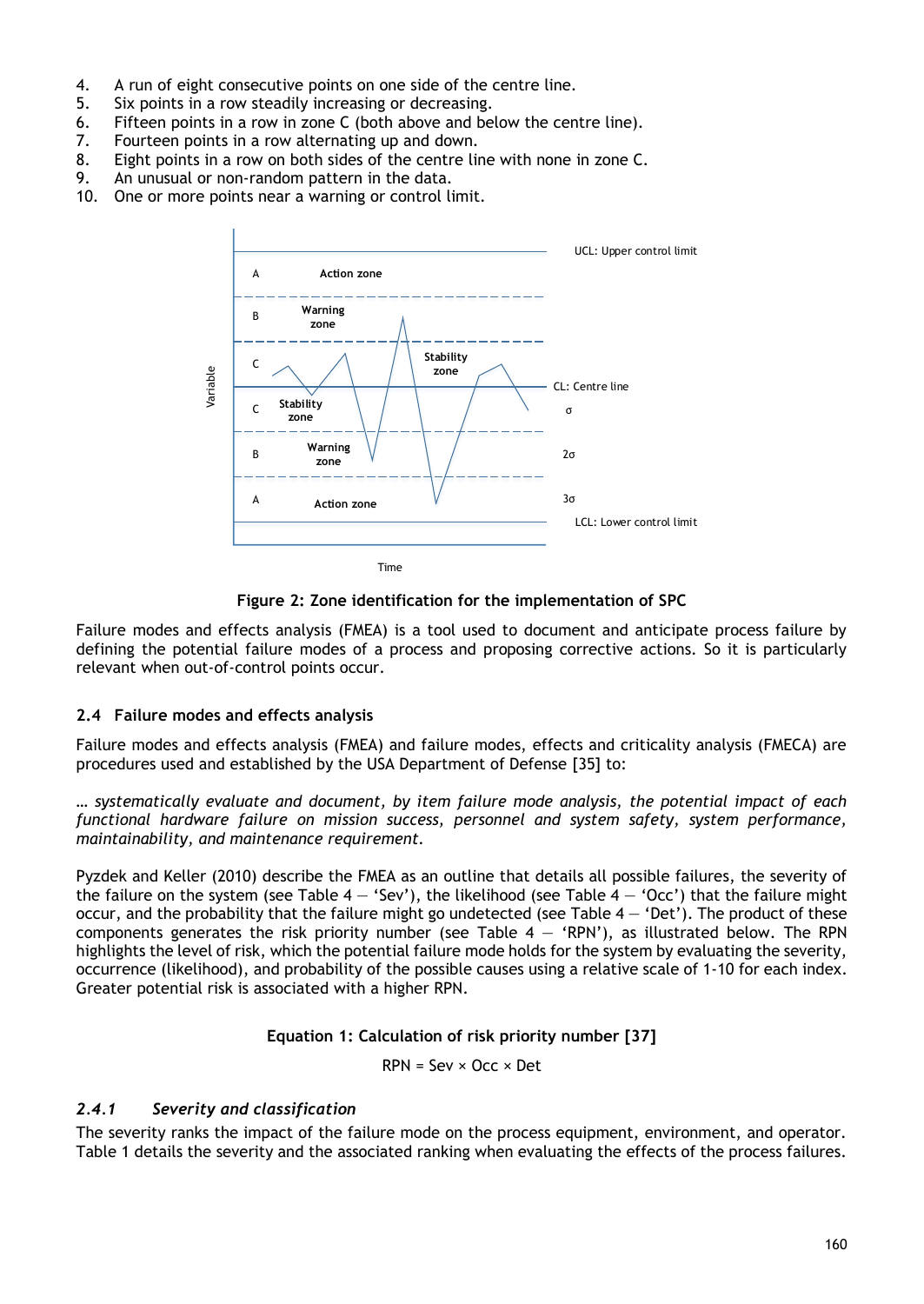A classification is assigned, based on the severity of the cause, to identify the process controls required. The classifications used are Critical, Major A, Major B, and Minor, which are linked to process capability, as illustrated in [Table 1.](#page-4-0)

The capability indices are tied to the severity of the failure mode. Table 1 contains the information used to classify the characteristics using the FMEA, which then determines the capability index. The descriptions, effect, and significance to the process of each ranking are discussed in the table and defined below, and are adapted from an internal company procedure, the literature, and the author's experience in the field of process safety management (see [Table 1\)](#page-4-0).

<span id="page-4-0"></span>

| Table 1: Table of indices for severity and product characteristic classification using FMEA (Adapted |  |
|------------------------------------------------------------------------------------------------------|--|
| from $[16, 37]$                                                                                      |  |

| Effect                              | Severity of effect on product, process, or<br>customer                                                                                       |                | Classification | Process<br>capability<br>and centring<br>index<br>requirement<br>$(C_p$ and $C_{PK}$ ) | Estimated<br>allowed<br>occurrences<br>based on<br>classification<br>(DPMO) |  |
|-------------------------------------|----------------------------------------------------------------------------------------------------------------------------------------------|----------------|----------------|----------------------------------------------------------------------------------------|-----------------------------------------------------------------------------|--|
| <b>Hazardous without</b><br>warning | May endanger operator or equipment without<br>warning                                                                                        | 10             | Critical       | $\ge 1.66$                                                                             | 0.34                                                                        |  |
| <b>Hazardous with</b><br>warning    | May endanger operator or equipment with<br>warning                                                                                           | 9              | Critical       | >1.66                                                                                  | 0.34                                                                        |  |
| <b>Very high</b>                    | Loss of primary function, or 100% of product<br>needs to scrapped, and compromising safety<br>of operator or equipment                       | 8              | Major A        | $\ge 1.33$                                                                             | 96                                                                          |  |
| <b>High</b>                         | Degradation of primary function, portion of<br>products may need to be scrapped/deviate<br>from process, and may lead to equipment<br>damage | $\overline{7}$ | <b>Major A</b> | >1.33                                                                                  | 96                                                                          |  |
| Moderate                            | Loss of secondary function, and 100% of<br>product needs to be reworked, or may cause<br>minor damage to equipment.                          | 6              | <b>Major B</b> | $\ge 1.11$                                                                             | 967                                                                         |  |
| Low                                 | Reduced efficiency, and portion of product<br>needs to be segregated and reworked.                                                           | $\overline{5}$ | <b>Major B</b> | ≥1.11                                                                                  | 967                                                                         |  |
| Very low                            | Product non-conformance, with significant<br>degradation of performance, or 100% of<br>product requires in-process rework                    | 4              | Minor          | ≥1.00                                                                                  | 2700                                                                        |  |
| Minor                               | Product non-conformance, with some<br>degradation of performance, or portion of<br>product requires in-process rework.                       | 3              | Minor          | >1.00                                                                                  | 2700                                                                        |  |
| Very minor                          | Product non-conformance, with minor<br>inconvenience to process, operation, and<br>operator                                                  | 2              | Minor          | >1.00                                                                                  | 2700                                                                        |  |
| None                                | No effect                                                                                                                                    | $\overline{1}$ | Minor          | ≥1.00                                                                                  | 2700                                                                        |  |

# **Critical**

A critical defect or failure is likely to result in:

- Hazardous or unsafe conditions for individuals using, maintaining, or depending upon the product.
- Hazardous or unsafe conditions for the equipment used.
- The prevention of the performance of the tactical function of a major end item such as a ship, aircraft, tank, missile, space vehicle, communications system, land vehicle, surveillance system, or major part thereof.

## **Major A**

A defect or failure that is likely to result in a failure of the unit or product for its intended purpose.

## **Major B**

A defect or failure, other than Critical or Major A, that is likely to result in the reduction of the efficiency of the unit or product for its intended purpose.

## **Minor**

A minor defect or failure that is not likely to reduce the efficiency of the unit or product for its intended purpose, although it can have negative implications for cost and schedule.

## *2.4.2 Occurrence*

The occurrence rating ranks the frequency of the cause of the failure mode. The ranking criteria are illustrated in the table below. This is a relative ranking, and not an absolute value.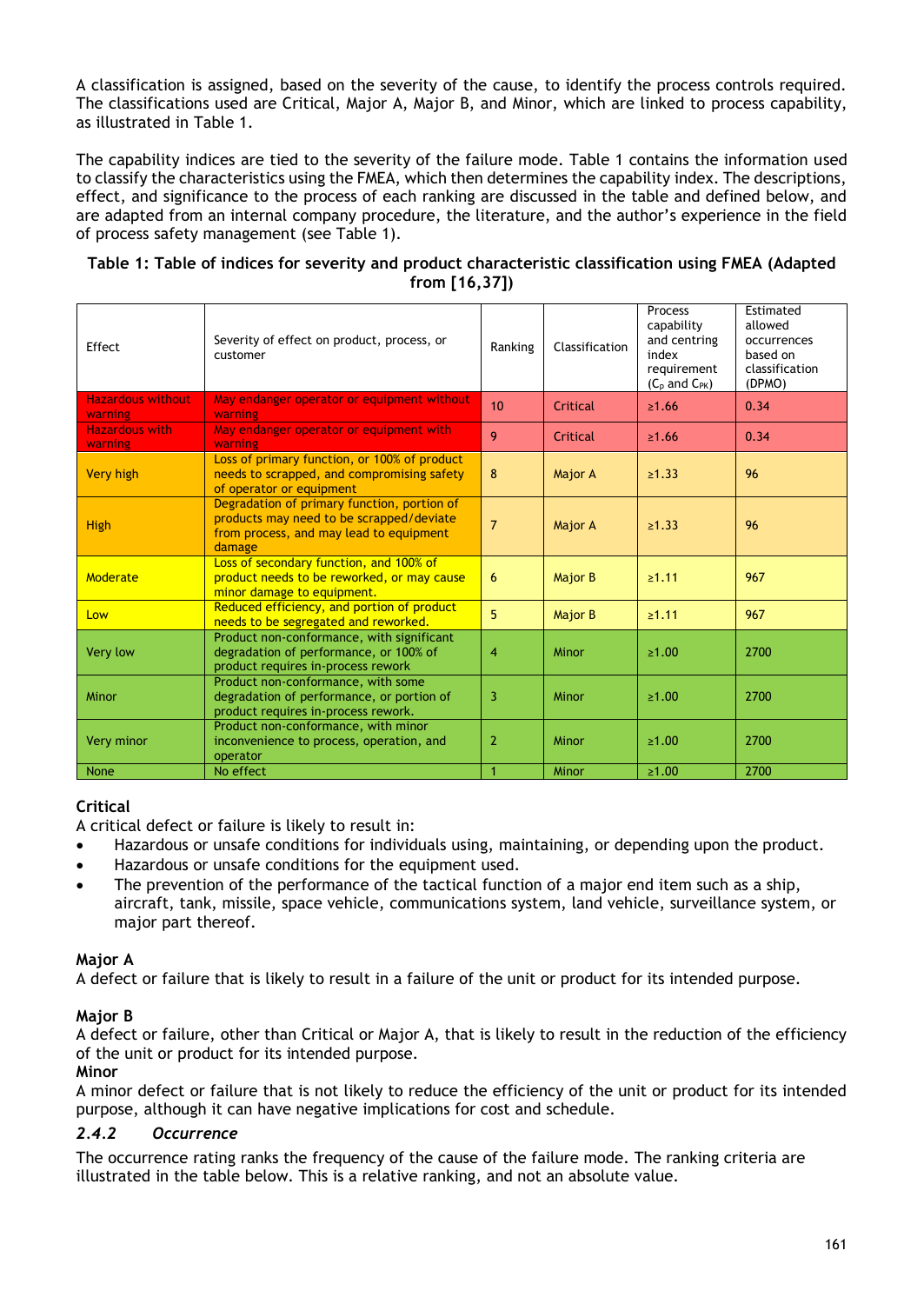| Rating                   | Probability: Occurrence | Possible failure rate |
|--------------------------|-------------------------|-----------------------|
| 10                       | Very high               | $\ge$ daily           |
| 9                        | High                    | every 3 - 4 days      |
| 8                        | High                    | weekly                |
|                          | High                    | monthly               |
| 6                        | Moderately high         | every 3 months        |
| -5                       | Moderately              | every 3 - 6 months    |
| 4                        | Moderately low          | annual                |
| $\mathcal{R}$            | Low                     | every 1 - 3 years     |
| $\overline{\phantom{a}}$ | Low                     | every 3 - 5 years     |
|                          | Remote                  | $\geq$ 5 years        |

#### **Table 2: Table of relative ranking for probability of occurrence, adapted from [37]**

#### *2.4.3 Detection*

Detection relates the probability of detecting the cause of the failure mode to a relative ranking.

|  |  |  | Table 3: Table of relative ranking for probability of detection, adapted from [16] |  |  |
|--|--|--|------------------------------------------------------------------------------------|--|--|

| Detection            | Criterion                                 | Detection method                                                                                     | Ranking |
|----------------------|-------------------------------------------|------------------------------------------------------------------------------------------------------|---------|
| Almost<br>impossible | Absolute certainty                        | Cannot detect                                                                                        | 10      |
| Very remote          | Controls will probably not detect         | Control is achieved with indirect or random<br>checks                                                | 9       |
| Remote               | Controls have poor chance of<br>detection | Control is achieved with visual inspection                                                           | 8       |
| Very Low             | Controls have poor chance of<br>detection | Control is achieved with double visual<br>inspection only                                            | 7       |
| Low                  | Controls may detect                       | Control is achieved with charting methods such<br>as SPC                                             | 6       |
| Moderate             | Controls may detect                       | Control is achieved with variable gauging after<br>processing                                        | 5       |
| Moderately<br>high   | Controls have good chance to<br>detect    | Error detection in subsequent operations using<br>gauging and first-off inspection                   | 4       |
| High                 | Controls have good chance to<br>detect    | Error detection at the station by multiple<br>layers of acceptance. Cannot accept<br>discrepant part | 3       |
| Very high            | Controls almost certain to detect         | Error detection at station using automated<br>gauging                                                | 2       |
| Almost certain       | Controls certain to detect                | Discrepant parts cannot be manufactured.<br>Error-proof product design                               |         |

Problem-solving forms a major part of continuous improvement, as the elimination of root causes and the implementation of preventive actions greatly supports the drive for continuous improvement.

The next section will elaborate on the application of the OCAP and FMEA in a South African chemical manufacturing company.

## **3 CASE STUDY**

#### **3.1 Overview of the out–of-control action plan (OCAP)**

The main objective of an SPC programme is the reduction of variation of an output characteristic by identifying, changing, and controlling an input variable [33]. The identification of assignable cause in an output characteristic is triggered by a control chart; however, identifying and removing the source of the assignable cause variation is achieved by supporting the SPC programme with a well-integrated and functional problem-solving methodology [38].

The out-of-control action plan (OCAP), as shown in Figure 3, was adapted from Rantamäki *et al.* (2013). [Figure 3](#page-7-0) illustrates the cycle for when assignable cause has been detected. The cycle loops through the detection of assignable cause variation and the sequence of how the operator should react to the identification of an assignable cause variability.

The OCAP was implemented with a pre-completed and configured FMEA as the basis of the problem-solving, as this might ensure a significant timesaving on improvement actions and problem-solving [34].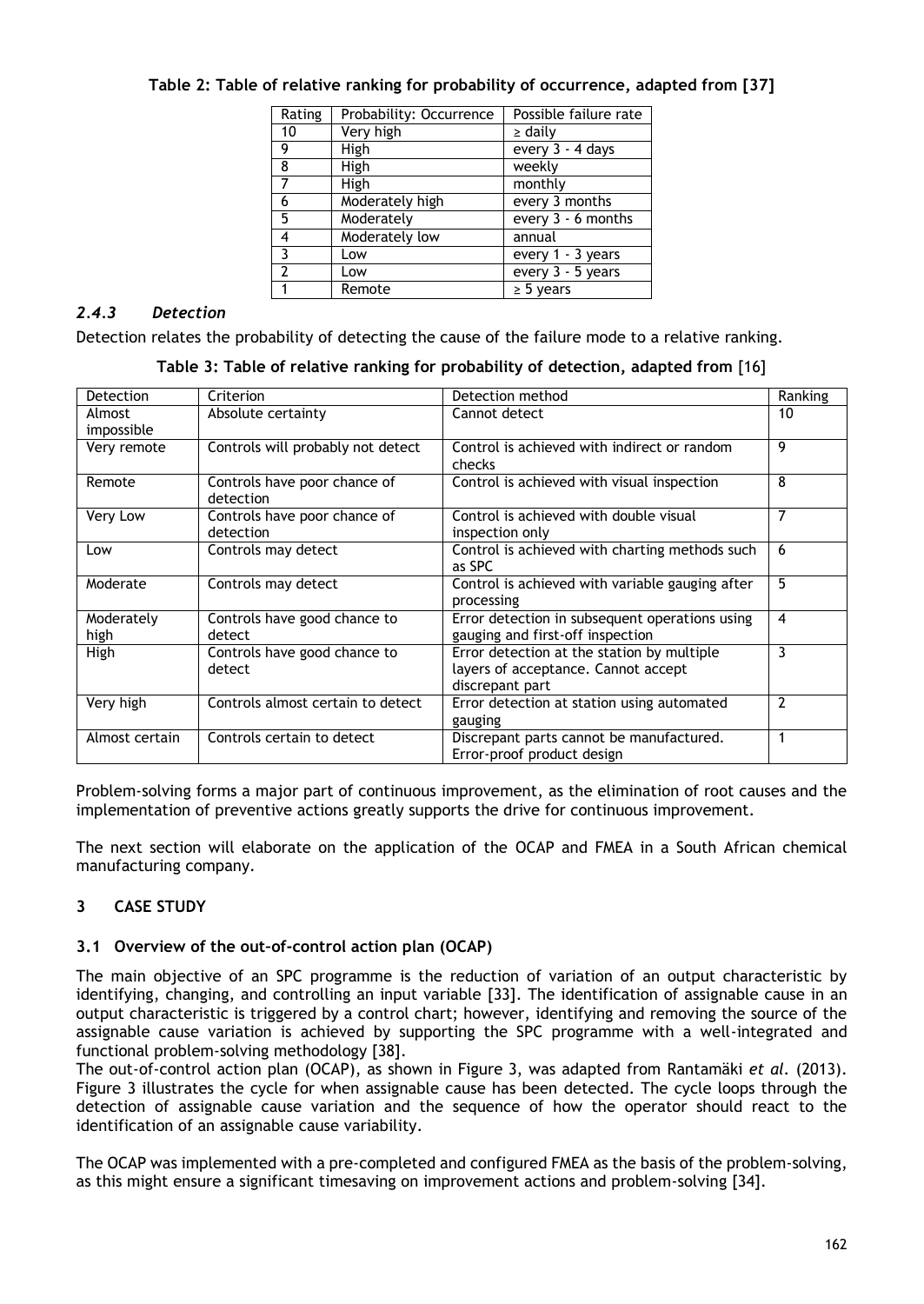The cycle is divided into two critical sections of involvement. The first is the operator level of control. This is done to ensure that employee empowerment is integrated into the programme, as well as organisational learning. Not only will the operator be responsible for solving the problem, but the operator will also be expected to acknowledge all shortcomings of the FMEA and prompt the SPC facilitator to update the documentation to ensure that the operator is able to fulfil their duty when a similar problem occurs. The FMEA is a tool used to identify and prioritise potential causes of variation of a specific failure mode, and subsequently, to present possible corrective actions [20].

The operator is expected to:

- 1. Identify that assignable cause variation is present in the process.
- 2. Use the failure modes and effect analyses report to address the problem.

If the operator is unable to address the problem using the FMEA, the facility's management may assist with the problem-solving. The facility's management then has the option to pursue the problem themselves or to assign it to the cross-functional team to assist. This will take longer to restore the process to its normal state. The main aim should always be to ensure the safest and most effective method of addressing the issue. A key outcome is the review and update of the manufacturing instructions and standard operating procedures [25].

# **3.2 Monitoring and control of OCAP**

The problem-solving approach uses the FMEA, which will be a working and live document that is frequently updated as new problems and solutions surface. The FMEA serves as an approach to address potential or reoccurring issues. A more in-depth problem-solving approach is the 8D methodology. One of the essential differences between the two methods is that the 8D methodology is applied when attempting to remedy faults and eliminate their causes after the non-conformance occurs, by following an in-depth problemsolving methodology [39]. In contrast, the FMEA is a proactive analysis tool that allows for the definition and identification of known potential failures and their causes [37,40]. Therefore the FMEA may contain the root cause for a possible failure, whereas the 8D will require time to evaluate possible causes.

The link between the FMEA and SPC is the monitored characteristic, also called the process failure. As mentioned, the FMEA is used to document potential process failures. Assignable cause variation, when monitoring a process, is caused by a process failure. The FMEA document will thus be composed of possible failures for characteristics monitored using SPC.

The following sequence of events is followed when monitoring processes for assignable cause variation.

## *3.2.1 Step 1 — Monitor process for assignable cause variation*

Assignable cause variation is identified by applying the out-of-control criteria discussed in Section [2.3.](#page-2-1) The below steps are the guidelines to be followed when reviewing control charts. It is essential not to make process changes to processes that are only experiencing common cause variation, as this may have a negative effect on the process and the process outputs, because unnecessary process adjustments have been made (refer back to [Figure 2\)](#page-3-0). The monitored characteristic is the raw material concentration,  $X_1$ .

[Figure 4](#page-7-1) portrays the monitoring results for  $X_1$  plotted on a control chart. When applying the abovementioned points, it is clear that at observation 6 the process was running out of control, as explained by rule numbers 1 and 2. The continuous process was not altered during the FMEA evaluation time, between observation 6 and 13. This triggered the out-of-control action plan, as indicated in [Figure 3.](#page-7-0) Minitab® was used to generate the control charts for reporting purposes.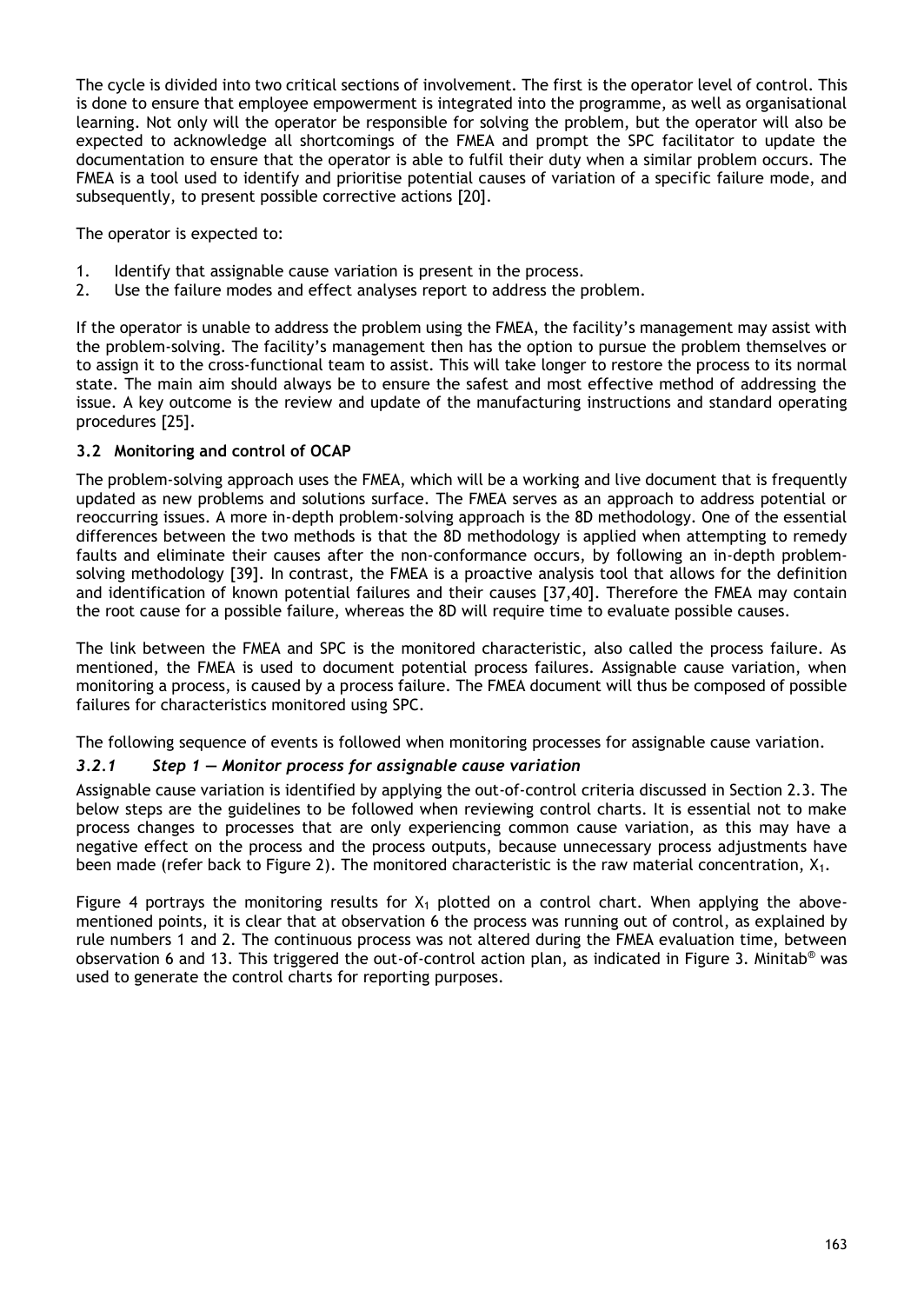

**Figure 3: Graphical illustration of the out-of-control action plan (Adapted from [24])**

<span id="page-7-0"></span>However, in the case study environment, the identified characteristic is inspected and recorded by an analytical chemist using an analytical instrument, and the result is stored in an Excel sheet. The data is then processed in Excel, using standard control chart formulae [41] (which can be found in Montgomery and Runger (2007)), and is presented using a dashboard reporting system and displayed on computers in the control rooms of the manufacturing facility for operators to monitor.



<span id="page-7-1"></span>**Figure 4: Control chart for X<sup>1</sup>**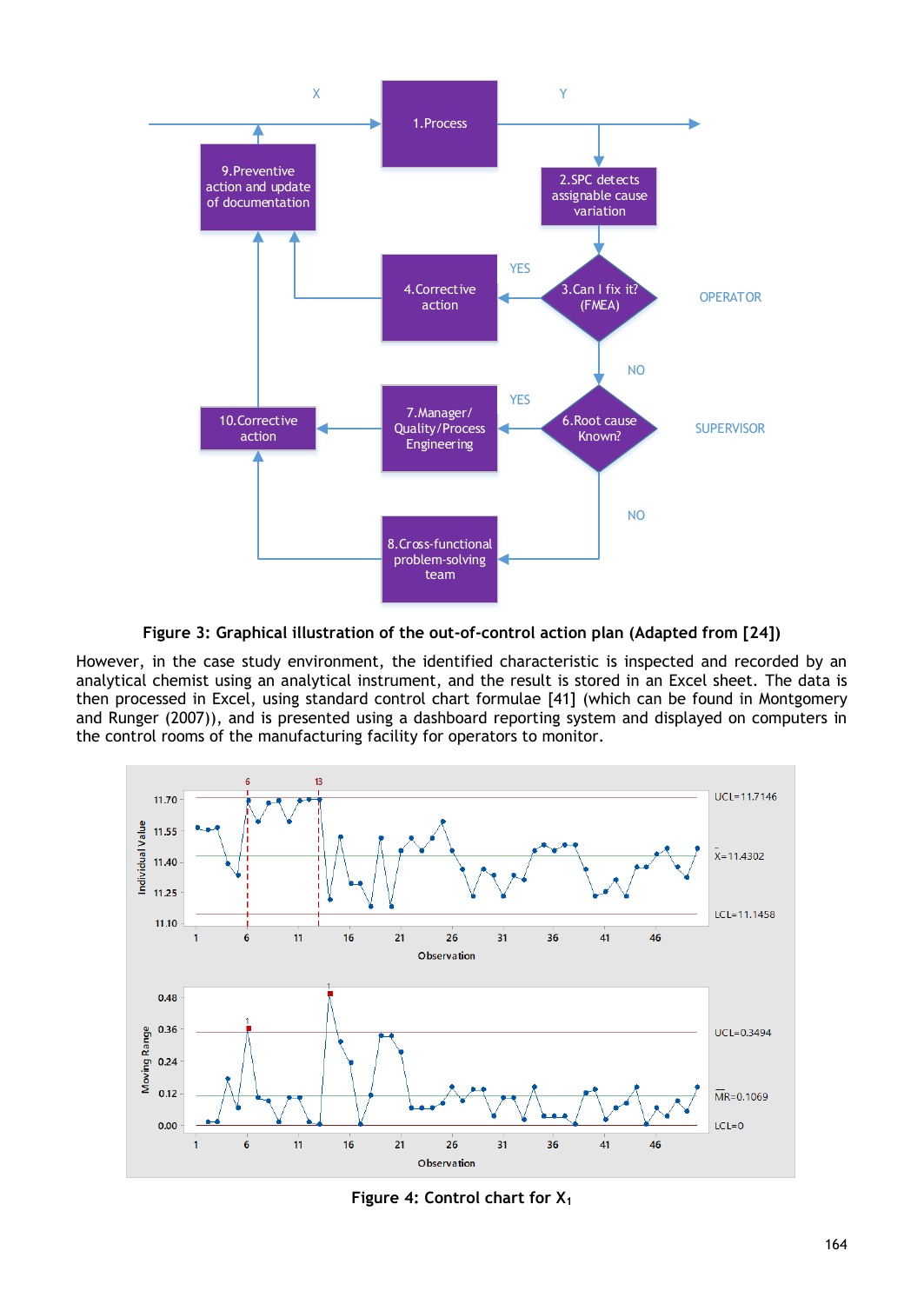# *3.2.2 Step 2 — Immediate action using the FMEA*

Upon indication of the assignable cause variation, the initial reaction to the situation will be the use of the pre-completed FMEA by the process operator. The core structure of the FMEA is presented and illustrated as a failure mode (for  $X_1$ ) in [Table](#page-8-0) 4. Therefore the purpose of the FMEA is to be a live document in which all possible failure modes of the process can be documented. The operator will consult the FMEA in the case of a 'process failure' (the assignable cause variation), and can then implement the appropriate corrective action in an attempt to restore the process to its natural state. The custodian of the FMEA document is process engineering, with inputs from the operations department. The operator progresses through the failure modes, using the RPN number as a directive (in descending order), thus verifying the criticality of the potential causes of the failure modes based on the RPN number. The operator identifies the possible root cause of the failure mode and implements the appropriate corrective action. Upon implementation, the process is monitored for the effectiveness of the corrective action, which becomes a permanent action if the process returns to its natural operating state. The process is documented, and all relative manufacturing documentation can be updated.

If the failure mode is not documented in the FMEA, the next step will be for management to intervene. They will address the problem if the appropriate expertise is present. Otherwise, the problem can be converted to an 8D report, which is beyond the scope of this paper.

In the present case, the  $X_1$  component of the raw material has triggered the out-of-control criteria, indicating a possible problem in the process. Given that the  $X_1$  component has a causal relationship with the  $Y_1$  characteristic of the final product, the swift reaction of the operator is required to assess whether there really is a problem, to ensure that the  $X_1$  content of the batch of material does not lead to a nonconformance at final inspection. The operator consults the FMEA, checking for possible causes of failure in raw material composition  $(X_1)$ .

<span id="page-8-0"></span>

| No          | Component/<br>function | <b>Potential</b><br>failure<br>mode(s)                            | <b>Potential</b><br>effect of the<br>failure | <b>Classification</b> | Possible<br>causes                                                                             | Corrective<br>action                                                            | Sev | <b>Occ</b>     | <b>Det</b> | <b>RPN</b> |
|-------------|------------------------|-------------------------------------------------------------------|----------------------------------------------|-----------------------|------------------------------------------------------------------------------------------------|---------------------------------------------------------------------------------|-----|----------------|------------|------------|
| <b>OP10</b> | Raw material<br>mixing | Raw material<br>$(X_1)$<br>composition<br>out of<br>specification | $Y_1$ out of<br>specification                | <b>MA</b>             | Operator<br>error                                                                              | Sample and<br>adjust raw<br>material<br>accordingly                             | 8   | 1              | 1          | 8          |
|             |                        |                                                                   |                                              | <b>MA</b>             | Stirring<br>inadequate                                                                         | Maintenance,<br>stirring time                                                   | 8   | 1              | 3          | 24         |
|             |                        |                                                                   |                                              | <b>MA</b>             | Control<br>system<br>wear/failure                                                              | Maintenance,<br>instrument<br>failure<br>detected on<br>the SCADA               | 8   | 1              | 3          | 24         |
|             |                        |                                                                   |                                              | <b>MA</b>             | Water ingress<br>(mechanical<br>seal failure)<br>temperature<br>increase<br>during<br>reaction | Operator<br>action<br>$required -$<br>stop process<br>and inform<br>maintenance | 8   | $\overline{2}$ | 8          | 128        |

**Table 4: FMEA template used for OCAP problem-solving**

The operator reviews the operation, using the FMEA to troubleshoot the process deviation, specifically referring to the 'Possible causes' column. Using the process of elimination, guided by the RPN number, the operator inspects and evaluates the probability of each cause. Upon evaluating all the possibilities, the operator notices the increase in reaction temperature, coupled with a drop in discharge pressure. This immediately triggers the operator to alert his superior and request him to summon the maintenance department to assess the damage to the mechanical seal of the pump. A change in pressure at the mechanical seal of the pump indicates water ingress into the product line from the seal side, which then reacts with the material in the pipe, causing a neutralisation reaction, which generates heat. The water ingress decreases the concentration of component  $X_1$  in the composition of the feed to the reactor. Nonconforming raw material composition ( $X_1$  concentration) will lead to a non-conforming batch of product ( $Y_1$ characteristic), if not corrected in time. The operator contacts his colleague in the receiving building and informs him that he will be stopping the process for the pump to be inspected before they begin the next batch. As stated by Ali (1992), the application of SPC, supported by the FMEA, fosters quality material by identifying the problem in process before it severely affects the final product. Therefore the FMEA is used to diagnose the cause of a failure mode, thus preventing the potential negative consequence on  $Y_1$  by controlling  $X_1$ .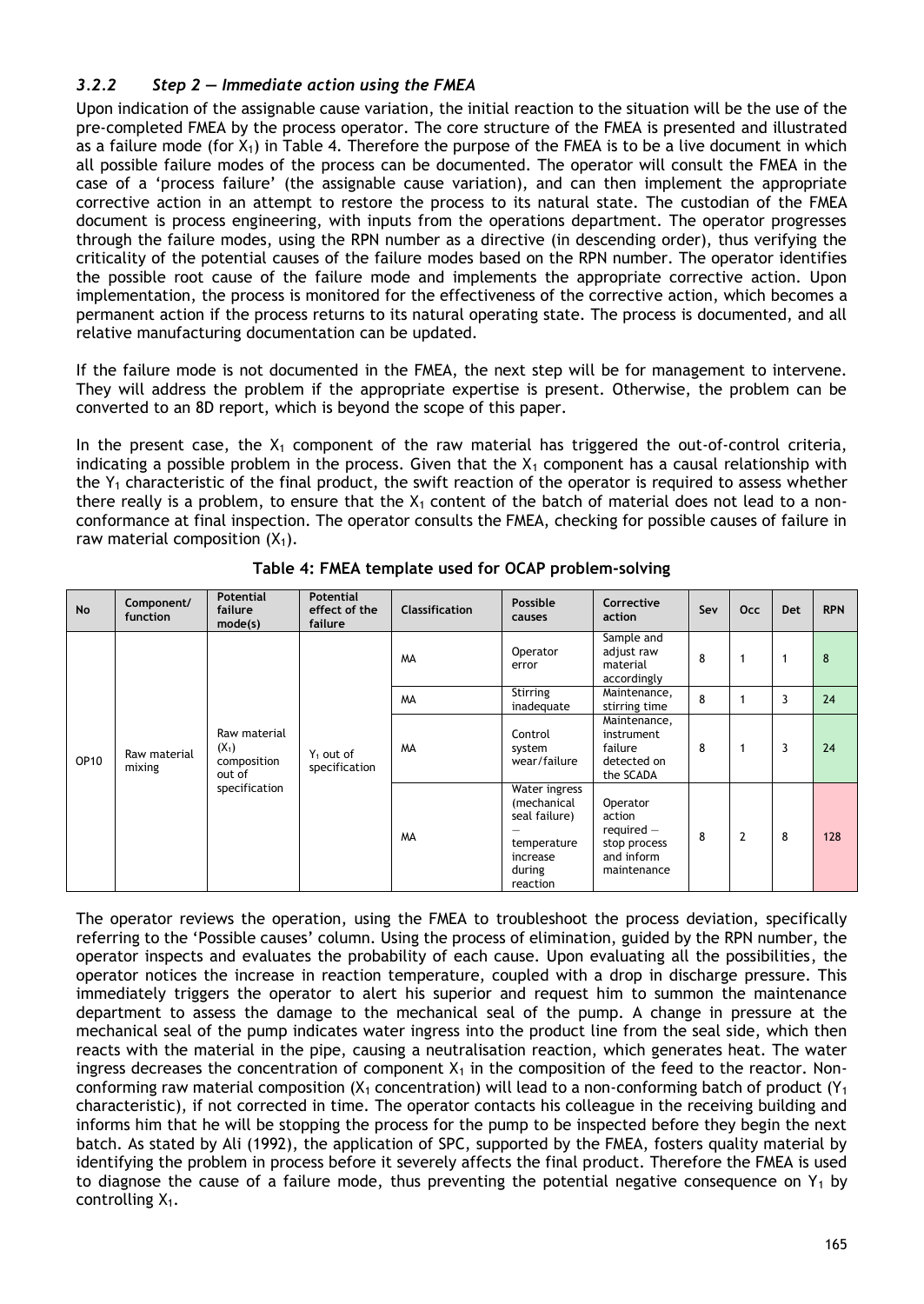# *3.2.3 Review documentation and process conditions*

Upon completion of the problem-solving exercise, and with the process returned to its natural state, the prerogative should now be to update the manufacturing documentation to incorporate all new failure modes and actions that have been set in place, to prevent these issues form re-occurring, if necessary.

If implemented successfully with a fully functional problem-solving methodology, SPC can improve process performance. The next section evaluates the process data before and after the implementation of SPC. Notably, when implemented correctly, SPC will improve the process, thus highlighting the value of the FMEA when correctly prepared and structured, fostering effective support for the SPC programme.

## **3.3 Process performance**

The previous section explained the potential use of the FMEA when assignable cause variation has been detected. The SPC programme was implemented as a case study, with the FMEA component used as the problem-solving methodology. SPC and the FMEA were implemented in a manufacturing process in which a mixed acid is used as a raw material. Using process prioritisation techniques, the  $Y_1$  characteristic was identified as the problematic output characteristic, with  $X_1$  highlighted as the most critical raw material component affecting the output of  $Y_1$ . The next section details the effect of the SPC program on the  $Y_1$ characteristic, thus supporting the potential role that the FMEA can play in variation reduction.

# *3.3.1 Process stability*

The performance of the process prior to the implementation of SPC is consistent with the assumption that the process was running on the LCL with a large natural variation. Therefore the process had a greater probability of generating defective material. An attempt was made to address the variation by implementing SPC. Evaluating [Figure 5](#page-10-0) and [Figure 6,](#page-10-1) the overall standard deviation of the process was reduced from 0.093082 to 0.034789. The standard deviation for the part-to-part variation was reduced by 11.3 per cent, and the overall process variation shows a reduction of 63 per cent, thus highlighting the influence of SPC, coupled with the use of an effective problem-solving methodology, to identify and remove the sources of variation, as demonstrated in [Figure 4](#page-7-1) and [Table](#page-8-0) 4.

Following the confirmation of the process stability, the process capability is evaluated.

# *3.3.2 Process variation*

The process capability evaluation estimates how well a specific dataset fits within the required tolerance band, a method widely employed to evaluate process performance. Complementing the above I-MR chart, the diagram below highlights the stability of the process. [Figure 5](#page-10-0) indicates that the process is more stable and normally distributed following the implementation of SPC. The figure below also highlights the nonnormal distribution prior to the implementation of SPC.

[Figure 6](#page-10-1) evaluates the process performance before and after the implementation of SPC. [Figure 6](#page-10-1) illustrates the before-and-after performance, and highlights the difference in process performance between the two datasets. It should be noted that the second dataset contains 13 measurements, while the initial dataset has 20 measurements. A larger sample size can be evaluated in time. The improvement highlighted i[n Figure](#page-10-1)  [6](#page-10-1) is a reduction of 50 per cent (32 to 16) of out-of-specification products. This improvement is only possible with an influential and effective problem-solving methodology. SPC will only generate positive results when the cause of assignable variation is removed, which for this study was made possible using the FMEA.

The defects per million opportunities (DPMO) were also reduced by 160 961 per million opportunities. A reduction in variation and DPMO can only be achieved with the removal of the sources of variation. Control charts are used to identify the points of assignable cause variation, which were then removed using the FMEA. This is supported with  $p = 0.029$ .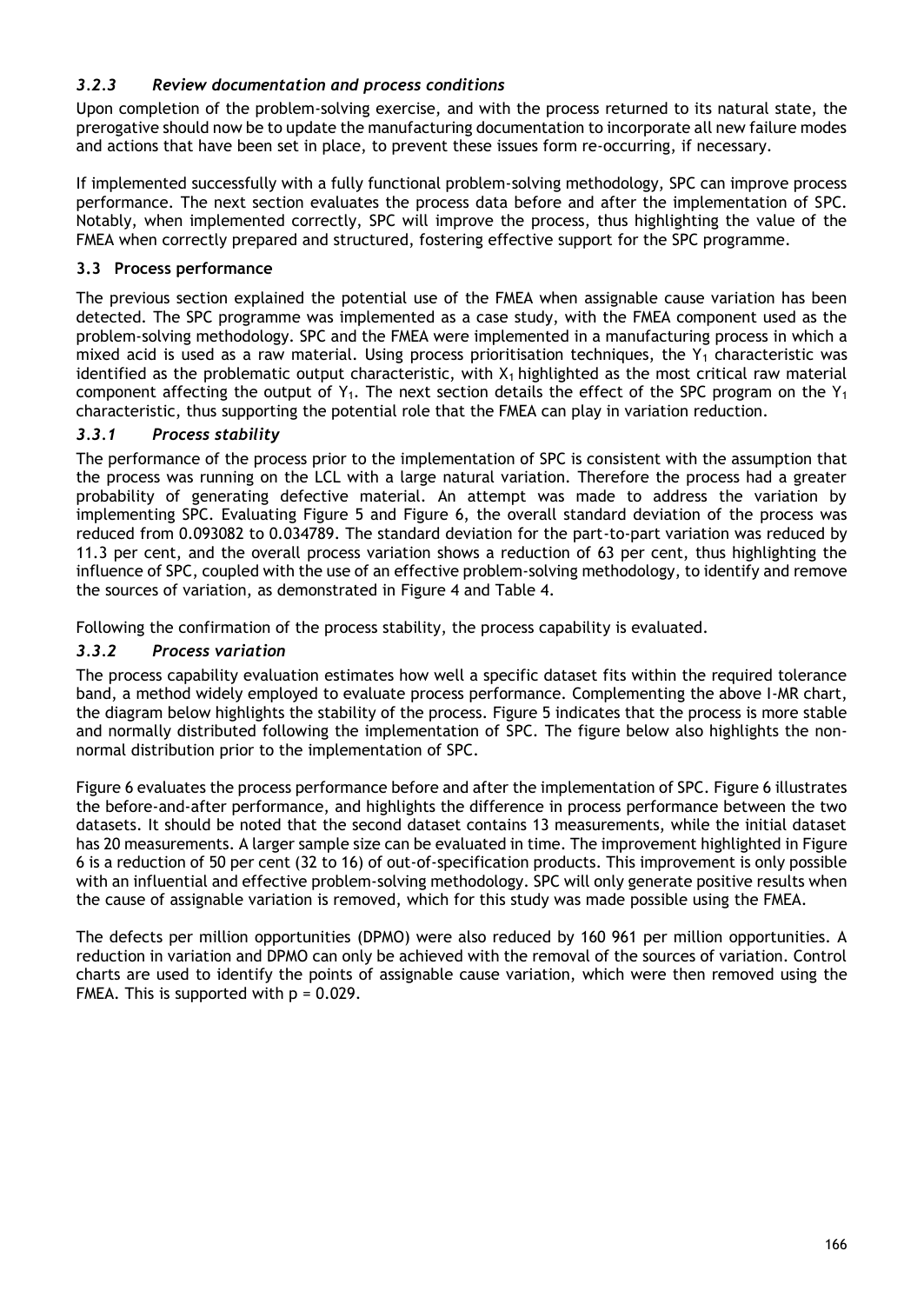

<span id="page-10-0"></span>**Figure 5: Diagnostic report — the 'before and after' comparison for characteristic Y<sup>1</sup>**

Before/After Capability Comparison for Y1 **Summary Report** 



<span id="page-10-1"></span>**Figure 6: Process capability summary for the 'before and after' for characteristic Y<sup>1</sup>**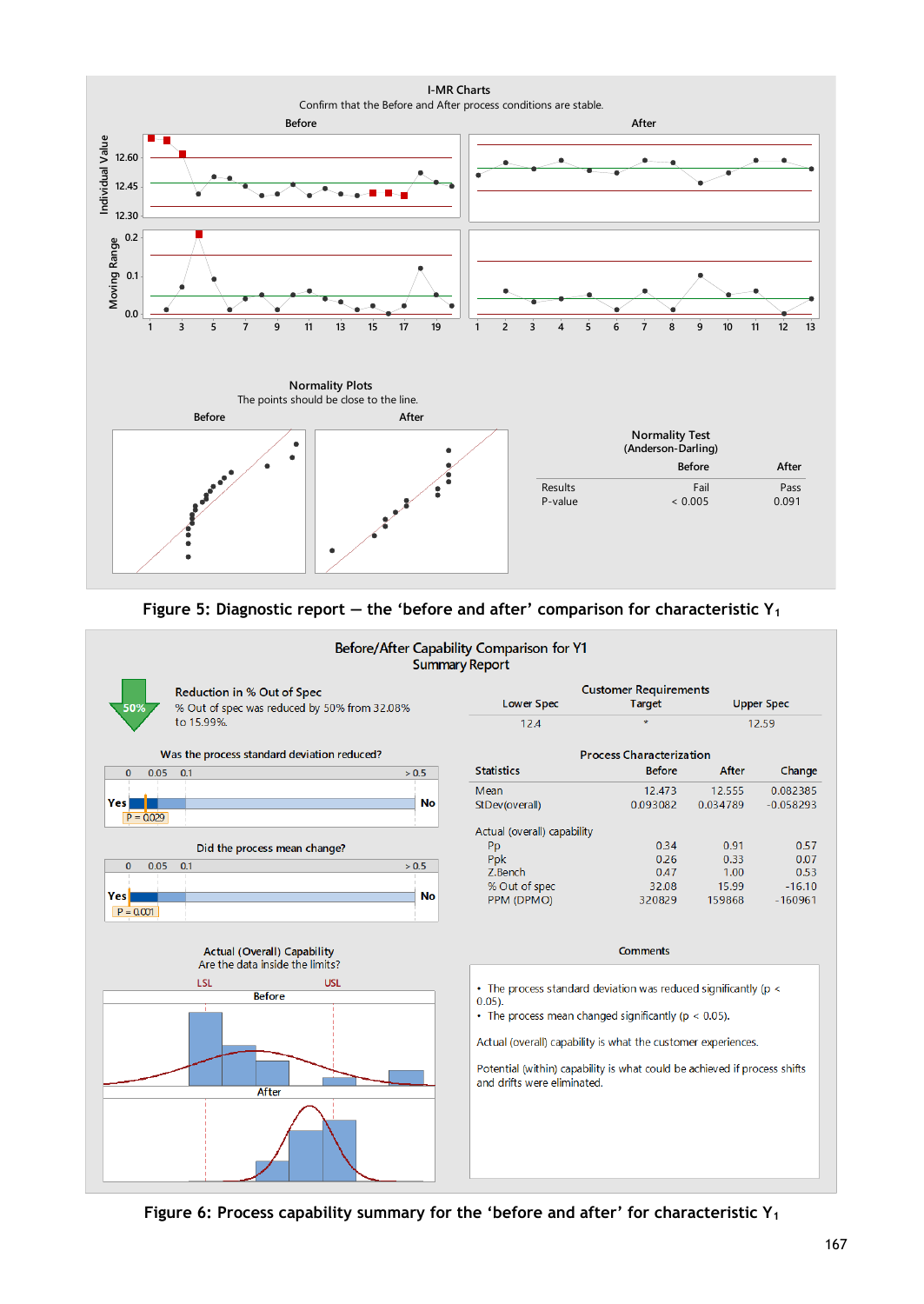#### **4 CONCLUSION**

The paper focused on the application of the failure mode and affects analysis document as a support during the problem-solving phases of SPC implementation in a South African chemical manufacturing company. The decision was made to use the current FMEAs, which were standalone documents and not used at the facility, and to apply the already defined possible causes of certain failure modes as an approach to problem-solving when implementing SPC. Section 4 validates the proposed methodology by systematically progressing through each step proposed in the out-of-control action plan, and providing detail on how to implement the FMEA. The section illustrates the practicality of the proposed methodology and, finally, displays the ability of SPC to reduce process variation when implemented correctly, using the FMEA as the problem-solving methodology. This is supported by a reduction in process variation by 63 per cent and a decrease in defects per million opportunities by 160 961 per million opportunities. Therefore the outcome supports the use of the FMEA as a simple and effective tool when implementing SPC.

#### **REFERENCES**

- [1] **Hung, H.C. & Sung, M.H.** 2011. Applying six sigma to manufacturing processes in the food industry to reduce quality cost. *Sci. Res. Essays,* 6(3): 580–591. [Online]. Available from:
- http://www.academicjournals.org/SRE/PDF/pdf2011/4Feb/Hung and Sung.pdf.
- [2] **Yunus, M.F.M., Taib, C.A. & Iteng, R.** 2016. A preliminary study on the application of statistical process control (SPC) towards process efficiency: Case study in food industries. *Sains Humanika*, 8(4–2): 25–31.
- [3] **De Toledo, J.C., Lizarelli, F.L. & Santana Jr, M.B.** 2017. Success factors in the implementation of statistical process control: Action research in a chemical plant. *Production*, 27: 1–14. [Online]. Available from:
- http://www.scielo.br/scielo.php?script=sci\_arttext&pid=S0103-65132017000100312&lng=en&tlng=en. [4] **Antony, J., Kumar, M. & Labib, A.** 2008. Gearing Six Sigma into UK manufacturing SMEs: Results from a pilot
- study. *J Oper Res. Soc.*, 59(4): 482–493.
- [5] **Amasaka, K.** 2013. The development of a total quality management system for transforming technology into effective management strategy. *Int. J. Manag*., 30(2): 610–631.
- [6] **Zhang, Y. & Yang, M.** 2009. A coordinate SPC model for assuring designated fit quality via quality-oriented statistical tolerancing. *Comput. Ind. Eng*., 57(1): 73–79. [Online]. Available from: http://dx.doi.org/10.1016/j.cie.2008.12.006.
- [7] **Lim, S. A. H., & Antony, J**. 2013. Statistical process control implementation in the food industry: A systematic review and implications for future research. *11th Int. Conf. Manuf. Res.*, (September): 593–598.
- [8] **Siddiqui, Y.A., Saif, A.-W.A., Cheded, L., Elshafei, M. & Rahim, A.** 2015. Integration of multivariate statistical process control and engineering process control: A novel framework. *Int. J. Adv. Manuf. Technol*., 78(1–4): 259– 268. [Online]. Available from: http://link.springer.com/10.1007/s00170-014-6641-6.
- [9] **Prabhuswamy, M.S., Nagesh, P. & Ravikumar, K.P.** 2013. Statistical analysis and reliability estimation of total productive maintenance. *IUP J. Oper. Manag*., 12(1): 7–20. [Online]. Available from: http://search.proquest.com/docview/1321937535/fulltextPDF/D4859CFC1404C99PQ/33?accountid=38628.
- [10] **Mahanti, R. & Evans, J.R.** 2012. Critical success factors for implementing statistical process control in the software industry. *Benchmarking: An Int. J.* 19(3): 374–394. [Online]. Available from: http://www.emeraldinsight.com/doi/10.1108/14635771211244309.
- [11] **Gerard, K., Grandhaye, J., Marchesi, V., Aletti, P., Husson, F., Noel, A., & Kafrouni, H.** 2009. Feasibility study of using statistical process control to optimize quality assurance in radiotherapy. *J. Qual. Maint. Eng.,* 15(4): 331– 343. [Online]. Available from:
	- http://www.emeraldinsight.com/doi/10.1108/13552510910997715.
- [12] **Colin, J. & Vanhoucke, M.** 2015. Developing a framework for statistical process control approaches in project management. *Int. J. Proj. Manag.* 33(6): 1289–1300. [Online]. Available from: http://dx.doi.org/10.1016/j.ijproman.2015.03.014
- [13] **Grigg, N.P. & Walls, L.** 2007. Developing statistical thinking for performance improvement in the food industry. *Int. J. Qual. Reliab. Manag*., 24(4): 347–369. [Online]. Available from: http://www.emeraldinsight.com/doi/10.1108/02656710710740536.
- [14] **Besseris, G.J.** 2013. Robust quality controlling: SPC with box plots and runs test. *The TQM Journal*, 25(1): 89–102. [Online]. Available from: http://www.emeraldinsight.com/doi/10.1108/17542731311286450.
- [15] **Antony, J. & Taner, T.** 2003. A conceptual framework for the effective implementation of statistical process control. *Bus. Process Manag. J.,* 9(4): 473–489.
- [16] **Ford**. 2011. *Failure mode and effects analysis*. 4.2. Dearborn, Michigan: Ford Motor Company.
- [17] **Does, R., Trip, A. & Schippers, W.** 1997. A framework for implementation of statistical process control. *Int. J. Qual. Sci.,* 2(3): 181–198. [Online]. Available from:
- http://www.emeraldinsight.com/journals.htm?articleid=843623&show=abstract.
- [18] **Ali, S.W.** 1992. Statistical process control for total quality. *Johns Hopkins APL Tech. Dig.*, 13(2): 317–325.
- [19] **Yeh, T.M. & Sun, J.J.** 2013. Using the Monte Carlo simulation methods in gauge repeatability and reproducibility of measurement system analysis. *J. Appl. Res. Technol.*, 11(5): 780–796. [Online]. Available from: http://dx.doi.org/10.1016/S1665-6423(13)71585-2.